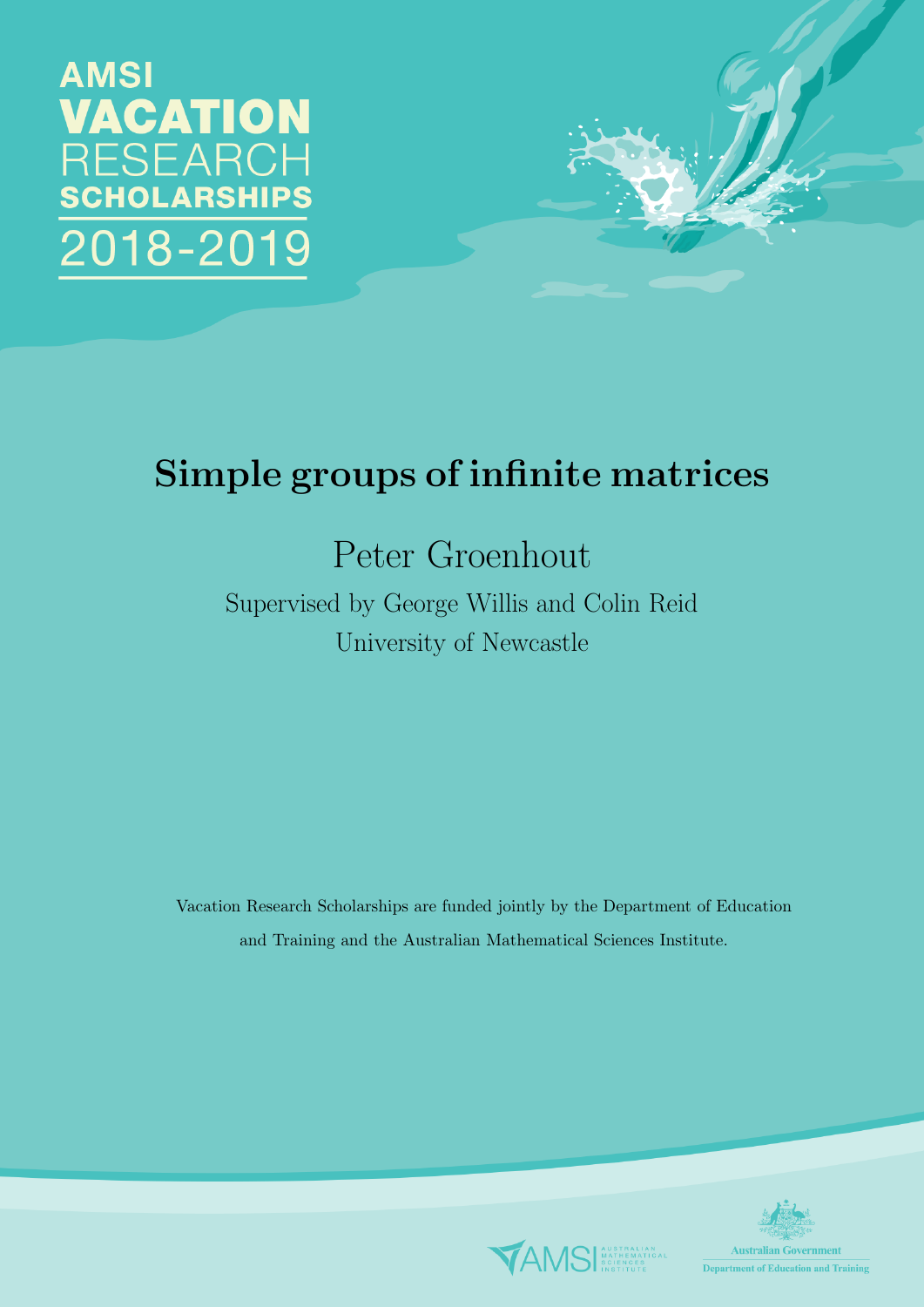

## 1 Abstract

One means of studying the algebraic structure of groups is to decompose them into smaller groups. As such the study of simple groups which cannot be so decomposed is an important part of group theory. We have proven that the group of infinite matrices on a finite field with a finite number of non-zero entries below the diagonal is topologically simple.

## 2 Introduction

To study the internal structure of groups, we can decompose them into smaller groups in such a way that the behaviour of the smaller groups determines the behaviour of the original group. As such, knowing about simple groups - groups which cannot be decomposed - becomes of great importance, which is why an effort was made to classify all finite simple groups. That classification was completed in the 1970s.

The extension of the classification of finite simple groups to infinite groups poses numerous difficulties - for instance when we work with infinite matrices we must restrict the matrices we use so that we have a well-defined matrix multiplication operation. Also, we cannot compute exact answers for products and inverses in many cases so we need some sort of approximation, which is where topology comes in.

We have managed to prove the existence of a topologically simple group of infinite matrices. The work in this project was done under the guidance of my supervisors George Willis and Colin Reid, who suggested the general direction of this proof while I filled in the details.

# 3 Background

The solution to Hilbert's fifth problem shows that every simple connected locally compact group is a simple real Lie group $[2]$ , and so a classification of the simple real Lie groups yields a classification of connected locally compact groups.

We do have a classification of a subset of infinite groups, namely the simple Lie groups which were classified by Wilhelm Killing and Elie Cartan in the 1890s[1].

This does not apply to disconnected (and totally disconnected) locally compact groups, and

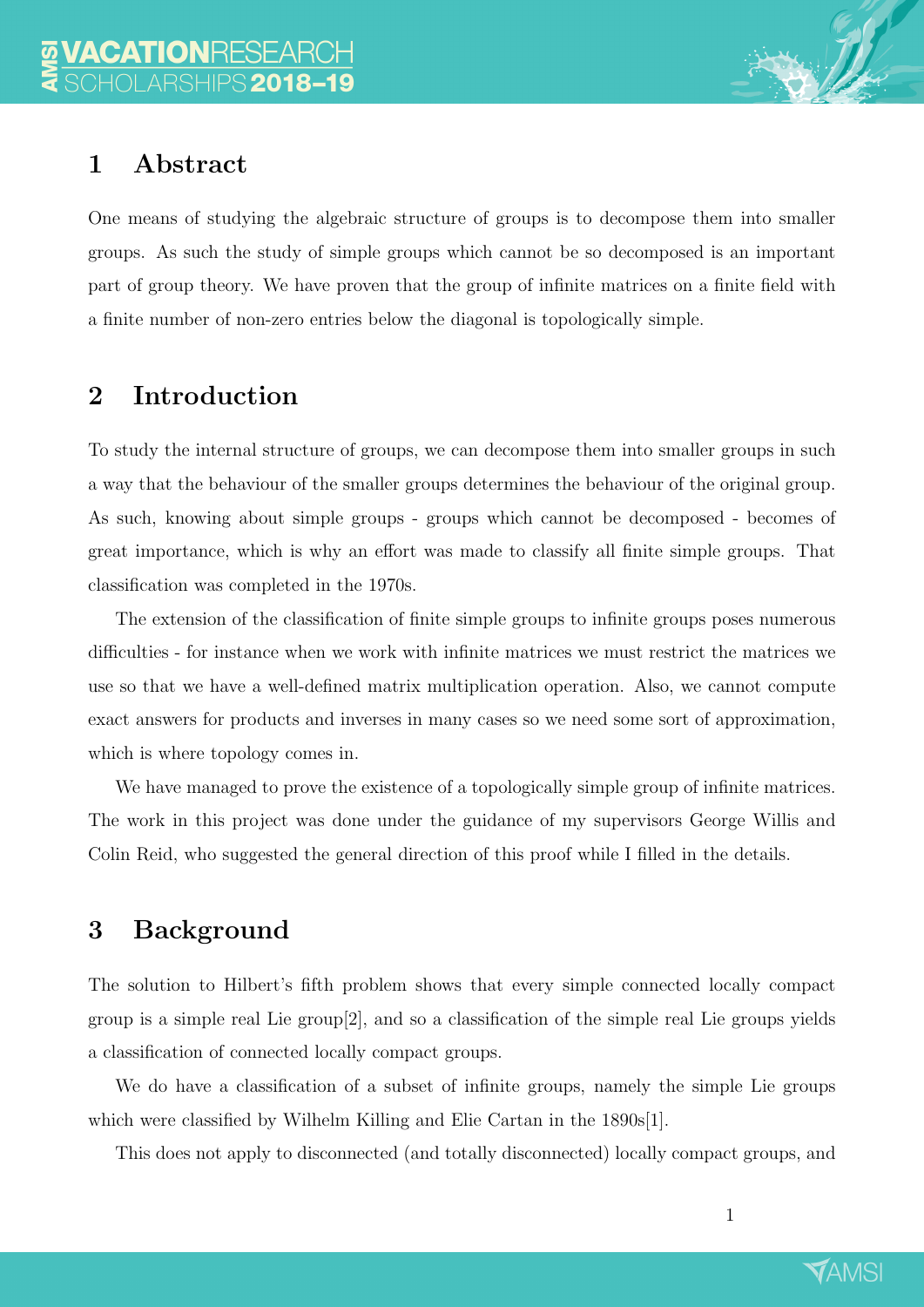

in fact we cannot classifiy finitely generated simple groups in general.

It is known that the projective special linear group  $PSL(n, F_q)$  - defined as  $PSL(n, F_q)$  =  $SL(n, F_q)/SZ(n, F_q)$ , where  $F_q$  is the finite field of order q, is a simple group for  $n \geq 3$ , and also when  $n = 2, q > 3[3]$ . The proof of this uses the properties of transvections on  $SL(n, F_q)$ , and this idea is the basis of my proof of the topological simplicity of  $AU(q)$ .

### 4 Definitions

We denote the group of almost upper triangular matrices with elements belonging to the finite field  $\mathbb{F}_q$  by  $AU(q)$ , the subgroup of those matrices with the non-zero entries below the diagonal having indices in  $(m, n]$  by  $AU_{m,n}(q)$ , and the subgroup of matrices corresponding to scalar multiplications  $AUZ(q) = \{kI : k \in \mathbb{F}_q^*\}$ 

We define the mapping  $\psi_{m,n} : AU_{m,n}(q) \to GL(n-m, q)$  by

$$
\psi_{m,n}(x) = (a_{ij}), a_{ij} = x_{(i+m)(j+m)}
$$

which can be interpreted as 'cutting out' the part of the infinite matrix with indices between m and n (including n) into a finite matrix. Also we define  $\phi_{m,n}$  by composing  $\psi_{m,n}$  with the quotient homomorphism from  $GL(n-m, q)$  to  $PGL(n-m, q)$ 

Finally we also introduce a topology T on  $AU(q)$  generated by the basis consisting of the sets

$$
S(m, n, x) = \{ y \in AU(q) : y_{ij} = x_{ij} \text{ for } m < i, j \le n \}
$$

### 5 Intermediate Results

**Lemma 1.**  $AU_{m,n}(q)$  is a subgroup of  $AU(q)$  for all  $m, n \in \mathbb{Z}$  where  $m < n$ .

*Proof.* For any  $x, y \in AU_{m,n}(q)$ , we have that  $x_{ij} = 0$  when  $i > j$  and either  $i > n$  or  $j < m$ , and similarly for  $y_{ij}$ . Then  $(xy)_{ij} = \sum_{k \in \mathbb{Z}} x_{ik} y_{kj}$  so for  $i > j$ ,  $(xy)_{ij} = \sum_{k \in [m,n]} x_{ik}y_{kj}$  which is 0 when  $i > n$  or  $j < m$  meaning that  $xy \in AU_{m,n}(q)$ .

 $\Box$ 

**Lemma 2.**  $AU(q)$  with the topology T is a topological group.

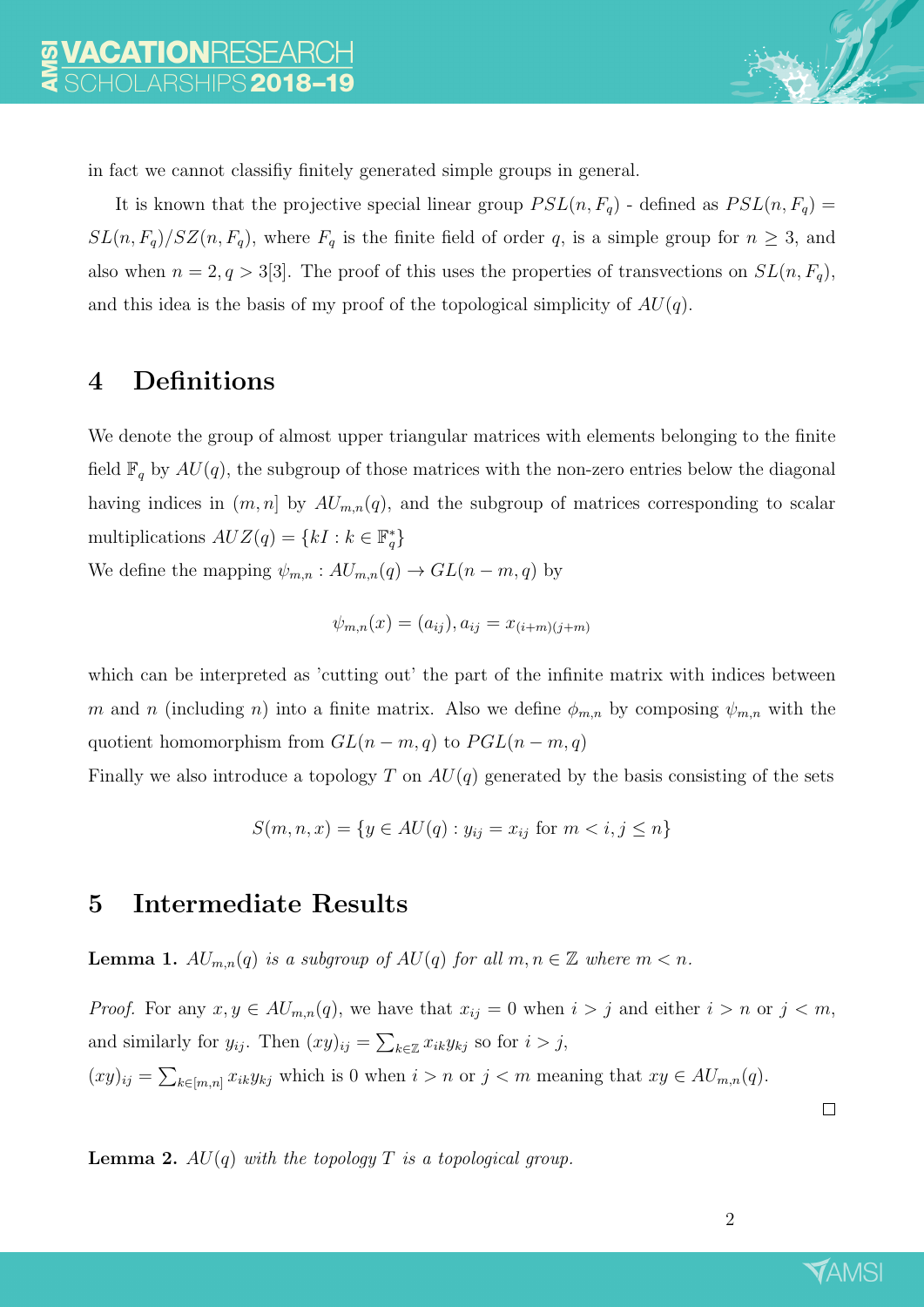*Proof.* We need to show that the mapping  $\pi$  :  $(g, h) \mapsto gh^{-1}$  is continuous. We pick  $g_0, h_0 \in$  $AU(q)$  and want to show that  $\pi$  is continuous at  $(g_0, h_0)$ . A general neighbourhood for the topology T is  $N_I = \{ f \in AU(q) : f_{ij} = (g_0 h_0^{-1})_{ij} \text{ for } -I \le i, j \le I \}$ 

Now  $(g_0h_0^{-1})_{ij} = \sum_{k \in \mathbb{Z}} (g_0)_{ik}(h_0^{-1})_{kj}$  which is a finite sum for each  $i, j$ . For each  $i, j$  we define  $k_i, L_j$  such that

$$
(g_0)_{ik} = 0 \text{ if } k < k_i
$$
\n
$$
(h_0^{-1})_{kj} = 0 \text{ if } k > L_j
$$

We also let  $r = \min\{k_i : -I \leq i \leq I\}$ ,  $c = \max\{L_j : -I \leq j \leq I\}$ . Finally let

$$
A = \{ g \in AU(q) : g_{ij} = (g_0)_{ij}, r \le i, j \le c \}
$$
  

$$
B = \{ h \in AU(q) : h_{ij} = (h_0)_{ij}, r \le i, j \le c \}
$$

then A and B are open neighbourhoods of  $g_0$  and  $h_0$  and  $AB^{-1} \subseteq N_I$ . Therefore  $\pi$  is continuous at  $(g_0, h_0)$  and since  $g_0$  and  $h_0$  are arbitrary  $\pi$  is continuous everywhere and  $AU(q)$  is a topological group.

#### $\Box$

#### **Lemma 3.** The mapping  $\psi_{m,n}$  is a group homomorphism.

*Proof.* First, we show that  $\psi_{m,n}$  preserves the group operation. Let  $x, y \in AU_{m,n}(q)$  so  $(xy)_{ij} =$  $\sum_{k\in\mathbb{Z}} x_{ik}y_{kj}$ . When  $i\in[m,n], x_{ik}=0$  for  $k < m$  and when  $j\in[m,n], y_{kj}=0$  for  $k > n$  so when  $i, j \in [m, n]$ ,

 $(xy)_{ij} = \sum_{k \in [m,n]} x_{ik}y_{kj}$  so the cutout portion of xy is simply the product of the cutout portions of x and y. This is also sufficient to show that  $\psi_{m,n}$  actually maps into  $GL(n-m, q)$ , as if we had a matrix  $x \in AU_{m,n}(q)$  with a singular cutout portion, then multiplying that with the cutout portion of  $x^{-1}$  would yield the identity (as that is the cutout portion of the identity in  $AU(q)$ , thereby contradicting the singularity of  $\psi_{m,n}(x)$ . Hence  $\psi_{m,n}$  is a homomorphism.

 $\Box$ 

**Lemma 4.**  $AU_{m,n}(q)/ker(\phi_{m,n})$  is simple whenever  $gcd(n-m, q-1) = 1$  and  $n-m > 3$ .

*Proof.* We have that  $AU_{m,n}(q)$  is homomorphic to  $GL(n-m, q)$ , so the normal subgroups of  $AU_{m,n}(q)/ker(\phi_{m,n})$  correspond to the normal subgroups of  $GL(n-m,q)/GZ(n-m,q)$ 

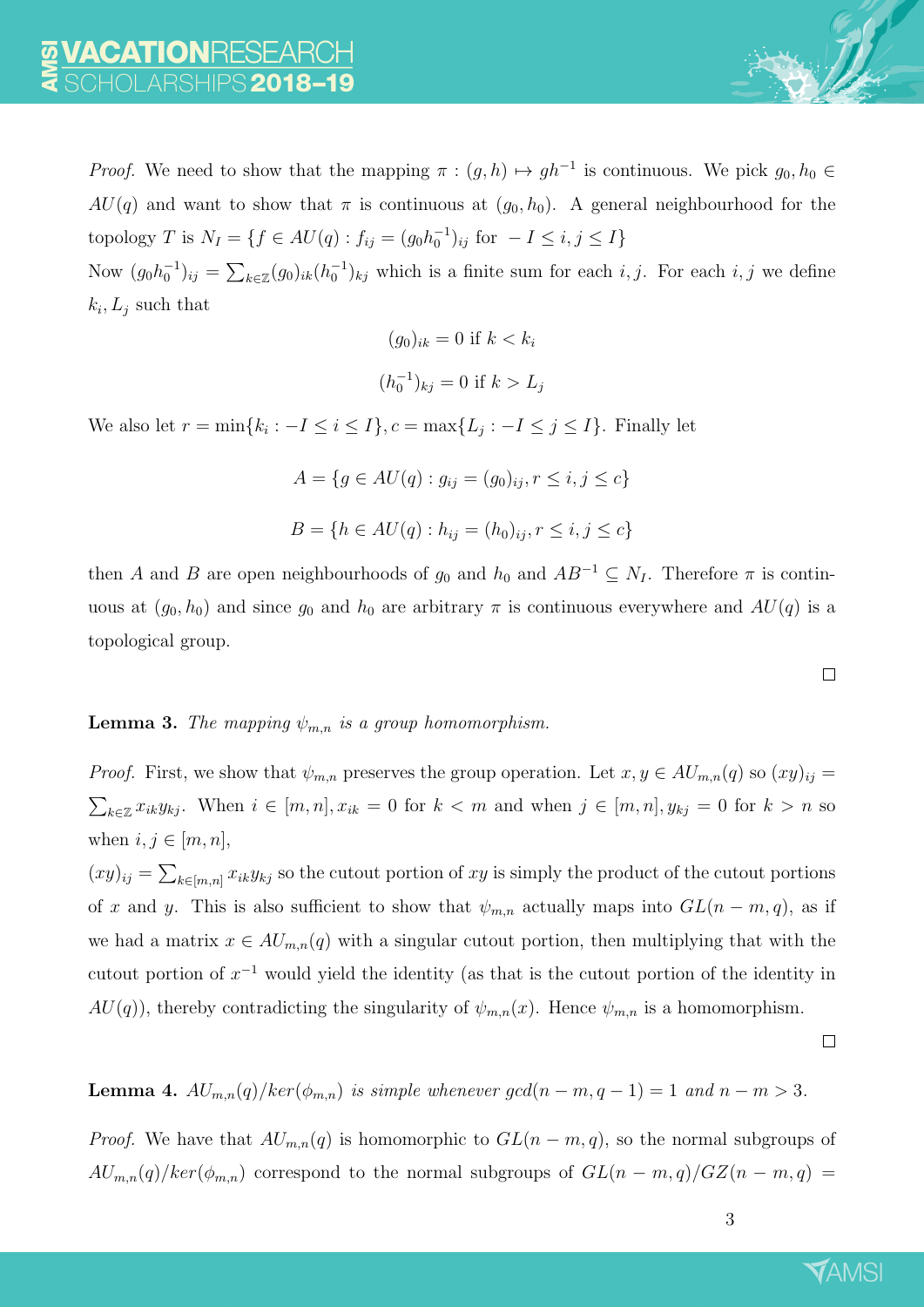$PGL(n-m,q)$  by the Correspondence Theorem. Since  $gcd(n-m,q-1)=1$ , every element of  $\mathbb{F}_q$  has an  $(n - m)$ th root and so  $PGL(n - m, q) = PSL(n - m, q)$ . As  $PSL(n - m, q)$  is simple for  $n - m > 3$ , this proves that  $AU_{m,n}(q)/ker(\phi_{m,n})$  has no nontrivial normal subgroups and so is simple.

 $\Box$ 

### 6 Result

#### **Theorem 1.**  $AU(q)/AUZ(q)$  is topologically simple.

*Proof.* Suppose N is a closed normal subgroup that properly contains  $AUZ(q)$ . Then for a pair of integers  $m < n$ , we have a normal subgroup  $N_{m,n} = N \cap AU_{m,n}(q)$  of  $AU_{m,n}(q)$ . If  $AU_{m,n}/K_{m,n}(q)$  is simple (where  $K_{m,n}(q) = AUZ(q)ker(\psi_{m,n})$ ) then either  $N_{m,n} \leq K_{m,n}(q)$  or  $N_{m,n}K_{m,n}(q) = AU_{m,n}(q)$ . Since N is not contained in  $AUZ(q)$ , there are a and b such that  $N_{a,b}$ is not contained in  $K_{a,b}(q)$ . We then select  $a' < a$  and  $b' > b$  such that  $gcd(b' - a', q - 1) = 1$ , meaning that  $N_{a',b'}K_{a',b'}(q) = AU_{a',b'}(q)$ . We can do this to get pairs  $(a'_i, b'_i)$  satisfying this property such that  $a'_i$  tends to  $-\infty$  and  $b'_i$  tends to  $+\infty$ . Since  $N_{a',b'} \supseteq AUZ(q)$  we have  $N_{a'_i,b'_i}L_{a'_i,b'_i} = AU_{a'_i,b'_i}(q)$  for pairs  $(a'_i,b'_i)$  meaning that for every  $g \in AU(q)$  and each index i there exists a  $h_i \in N$  such that  $h_i$  agrees with g on the cutout square defined by  $(a'_i, b'_i]$  so  $h_i \in S(a'_i, b'_i, g)$ . Since any neighbourhood U of g must contain at least one  $S(a, b, g)$  we can pick m such that  $a'_i < a$  and  $b'_i > b$  for  $i \geq m$  so  $h_i \in U$  for all  $i \geq m$  so  $h_i$  converges to g. This is true for all  $g \in AU(q)$  and as N is closed,  $N = AU(q)$  so  $AU(q)/AUZ(q)$  is topologically closed.  $\Box$ 

### 7 Conclusion

We have demonstrated the existence of a topologically simple infinite group, and can apply this method to investigate other groups of infinite matrices.

### References

[1] Roger W. Carter. Simple groups of Lie type. Wiley-Interscience, 1972.